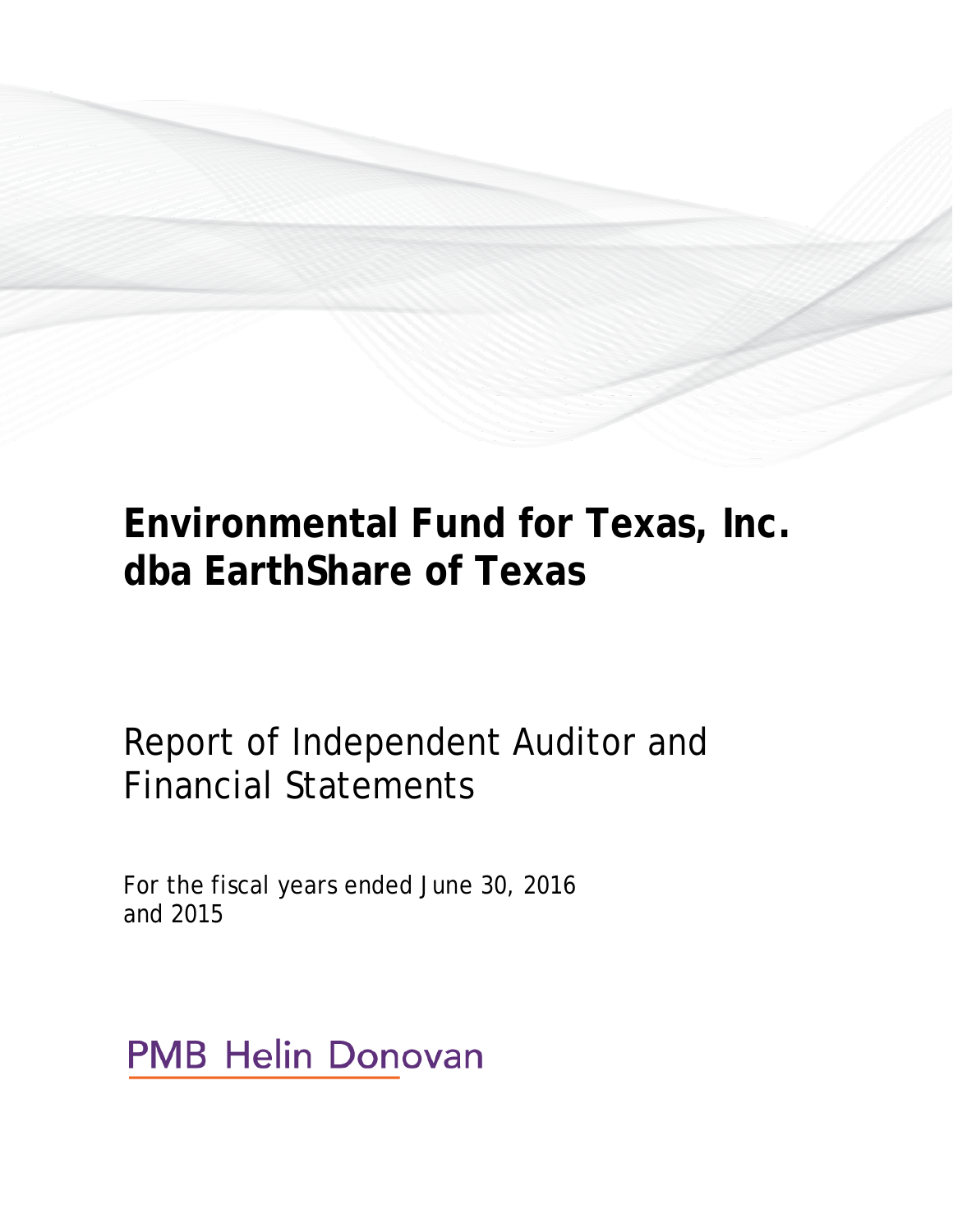# **PMB Helin Donovan**

P.O. Box 202260 Austin, TX 78720 pmbhd.com

T 512.258.9670 F 512.258.5895

#### **Report of Independent Auditor**

To the Board of Directors of Environmental Fund for Texas, Inc dba EarthShare of Texas:

# **Report on the Financial Statements**

We have audited the accompanying financial statements of Environmental Fund for Texas, Inc. dba EarthShare of Texas (the "Organization"), which comprise the statements of financial position as of June 30, 2016 and 2015, and the related statements of activities and cash flows for the years then ended, and the related notes to the financial statements.

#### *Management's Responsibility for the Financial Statements*

Management is responsible for the preparation and fair presentation of these financial statements in accordance with accounting principles generally accepted in the United States of America; this includes the design, implementation, and maintenance of internal control relevant to the preparation and fair presentation of financial statements that are free from material misstatement, whether due to fraud or error.

#### *Auditor's Responsibility*

Our responsibility is to express an opinion on these financial statements based on our audits. We conducted our audits in accordance with auditing standards generally accepted in the United States of America. Those standards require that we plan and perform the audit to obtain reasonable assurance about whether the financial statements are free from material misstatement.

An audit involves performing procedures to obtain audit evidence about the amounts and disclosures in the financial statements. The procedures selected depend on the auditors' judgment, including the assessment of the risks of material misstatement of the financial statements, whether due to fraud or error. In making those risk assessments, the auditor considers internal control relevant to the entity's preparation and fair presentation of the financial statements in order to design audit procedures that are appropriate in the circumstances, but not for the purpose of expressing an opinion on the effectiveness of the entity's internal control. Accordingly, we express no such opinion. An audit also includes evaluating the appropriateness of accounting policies used and the reasonableness of significant accounting estimates made by management, as well as evaluating the overall presentation of the financial statements.

We believe that the audit evidence we have obtained is sufficient and appropriate to provide a basis for our audit opinion.

#### *Opinion*

In our opinion, the financial statements referred to above present fairly, in all material respects, the financial position of the Organization as of June 30, 2016 and 2015, and the changes in its net assets and its cash flows for the year then ended in accordance with accounting principles generally accepted in the United States of America.

# **PMB HELIN DONOVAN, LLP**

PMB Helin Donovan, LLP

February 26, 2018 Austin, Texas



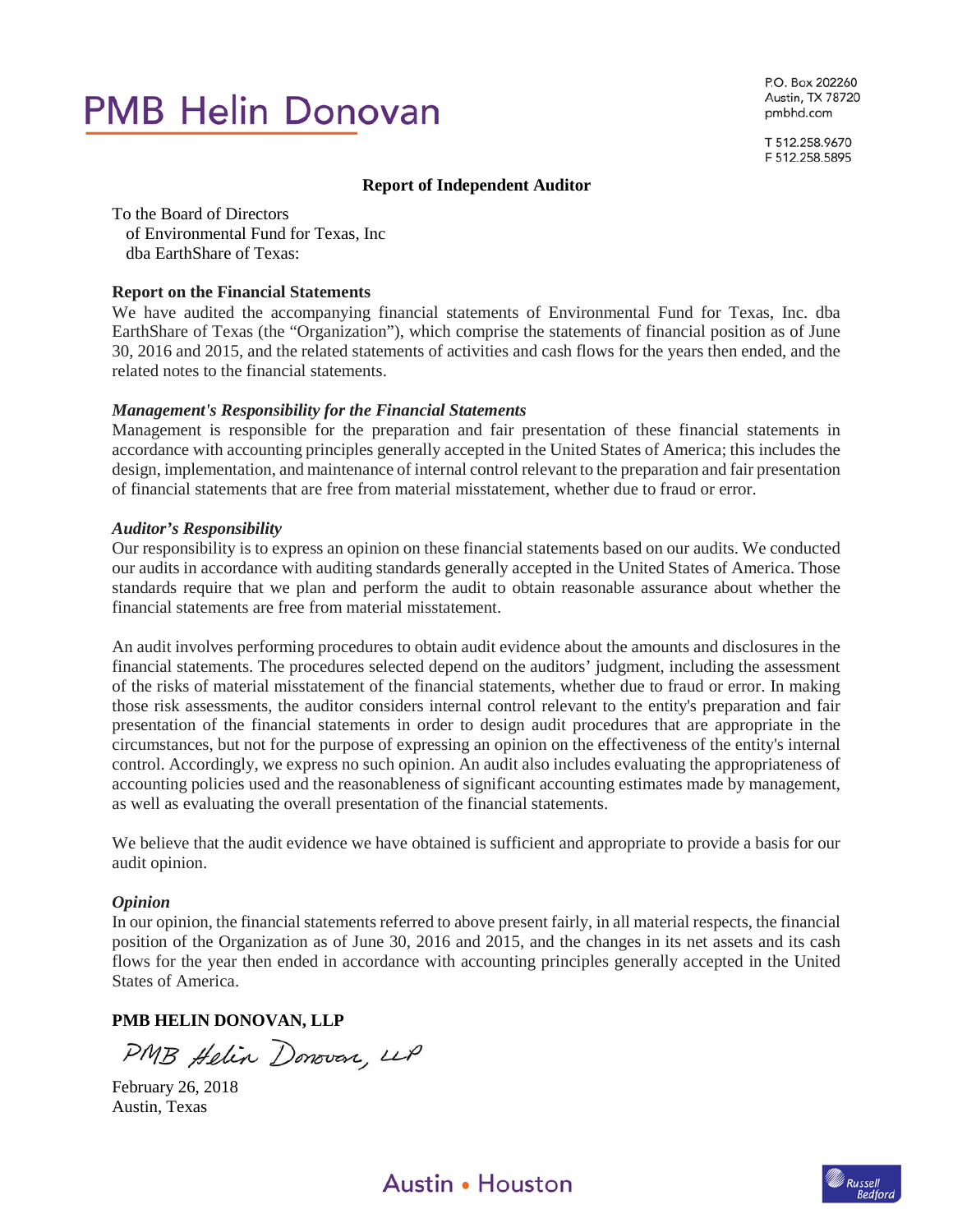# **ENVIRONMENTAL FUND FOR TEXAS, INC. dba EARTHSHARE OF TEXAS**

# Statements of Financial Position

As of June 30, 2016 and 2015

|                                         | 2016 |           | 2015 |           |  |
|-----------------------------------------|------|-----------|------|-----------|--|
| <b>Assets</b>                           |      |           |      |           |  |
| <b>Current assets</b>                   |      |           |      |           |  |
| Cash and cash equivalents               | \$   | 834,673   | \$   | 845,175   |  |
| Pledges receivable                      |      | 220,454   |      | 258,008   |  |
| Grants receivable                       |      | 60,000    |      | 60,000    |  |
| Membership dues receivable              |      | 31,247    |      | 17,397    |  |
| Total current assests                   |      | 1,146,374 |      | 1,180,580 |  |
| Furniture, fixtures, and equipment, net |      |           |      | 314       |  |
| Long-term grant receivables             |      |           |      | 60,000    |  |
| <b>Total assets</b>                     |      | 1,146,374 | \$   | 1,240,894 |  |
| <b>Liabilities and Net Assets</b>       |      |           |      |           |  |
| <b>Current liabilities</b>              |      |           |      |           |  |
| Accounts payable                        | \$   | 3,263     | \$   | 3,231     |  |
| COACCC payable                          |      | 121,164   |      | 122,127   |  |
| Distributions payable                   |      | 449,288   |      | 509,198   |  |
| Total current liabilities               |      | 573,715   |      | 634,556   |  |
| <b>Total liabilities</b>                |      | 573,715   |      | 634,556   |  |
| Net assets                              |      |           |      |           |  |
| Unrestricted net assets                 |      | 508,539   |      | 485,407   |  |
| Temporarily restricted net assets       |      | 64,120    |      | 120,931   |  |
| Total net assets                        |      | 572,659   |      | 606,338   |  |
| Total liabilities and net assets        |      | 1,146,374 | S    | 1,240,894 |  |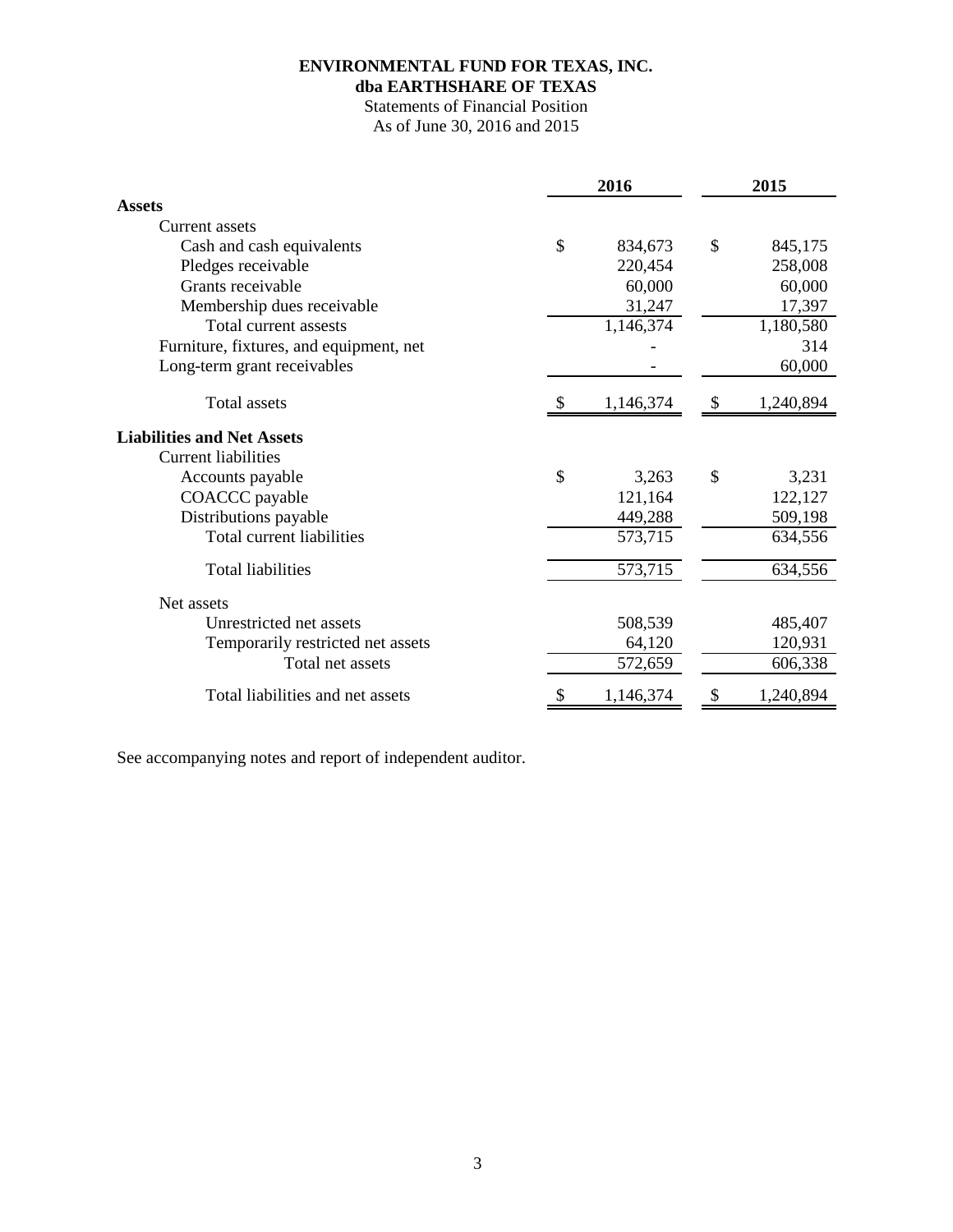# **ENVIRONMENTAL FUND FOR TEXAS, INC. dba EARTHSHARE OF TEXAS**

Statements of Activities

For the Years Ended June 30, 2016 and 2015

|                                                    | 2016             | 2015       |
|----------------------------------------------------|------------------|------------|
| <b>Change in Unrestricted Net Assets</b>           |                  |            |
| Amounts raised in campaigns                        |                  |            |
| Gross campaign pledges                             | \$<br>470,602 \$ | 588,386    |
| Plus: Prior year campaign closeout                 | 101,986          | 10,838     |
| Less: Uncollectible Pledges                        | (71, 176)        | (91, 157)  |
| Less: Designated to specific organizations         | (403, 536)       | (424, 644) |
| Public support designated to Earthshare of Texas   | 97,876           | 83,423     |
| Revenue and support                                |                  |            |
| Public support designated to Earthshare of Texas   | 97,876           | 83,423     |
| Administrative fees                                | 46,302           | 143,493    |
| Non-campaign revenue                               | 171,000          | 100,000    |
| Campaign management fees                           | 5,928            | 6,829      |
| <b>Grants</b>                                      | 25,000           | 12,500     |
| Member dues                                        | 160,000          | 22,551     |
| New member entry fees                              | 10,570           | 10,250     |
| Contributions income                               | 5,394            | 22,891     |
| In-kind revenue                                    | 22,185           | 22,185     |
| Special events revenue                             |                  | 2,500      |
| Other income                                       | 1,440            | 6,512      |
| Interest income                                    | 234              | 230        |
| Miscellaneouse income                              |                  | 500        |
| Assets released from restrictions                  | 56,810           | 59,069     |
| Total revenue and support                          | 602,739          | 492,933    |
| Expenses                                           |                  |            |
| Program services                                   |                  |            |
| Campaign management                                | 491,637          | 391,761    |
| Supporting services                                |                  |            |
| Management and general                             | 77,714           | 68,305     |
| Fundraising                                        | 10,257           | 15,676     |
| Total supporting services                          | 87,971           | 83,981     |
| Total expenses                                     | 579,608          | 475,742    |
| Increase in unrestricted net assets                | 23,131           | 17,191     |
| <b>Change in Temporarily Restricted Net Assets</b> |                  |            |
| Assets released from restrictions                  | (56, 810)        | (59,069)   |
| Decrease in temporarily restricted net assets      | (56, 810)        | (59,069)   |
| Total decrease in net assets                       | (33,679)         | (41,878)   |
| Net Assets at Beginning of Year                    | 606,338          | 648,216    |
| Net Assets at End of Year                          | 572,659 \$       | 606,338    |

See accompanying notes and independent auditors' report.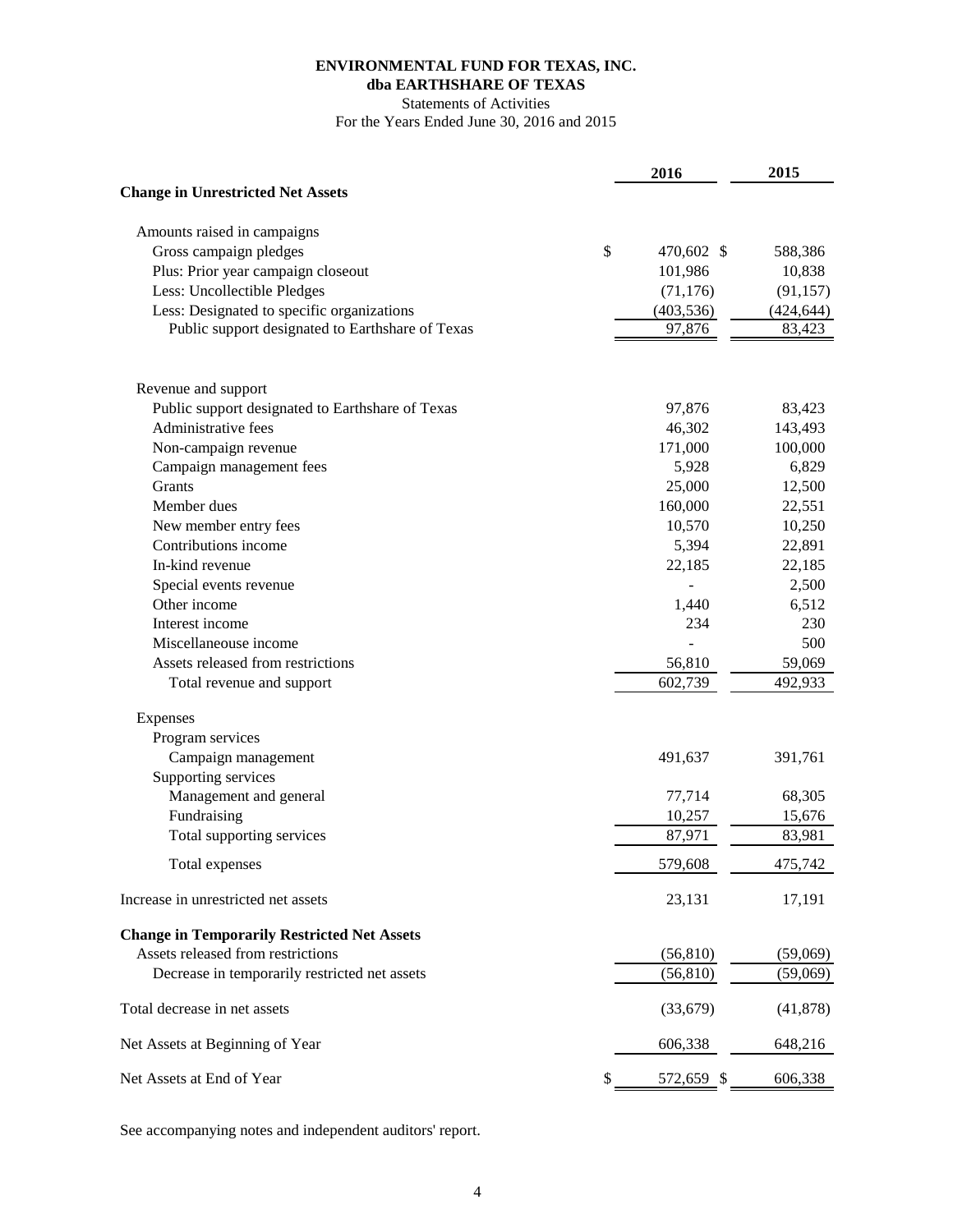# **ENVIRONMENTAL FUND FOR TEXAS, INC.**

**dba EARTHSHARE OF TEXAS**

 Statement of Functional Expenses For the Year Ended June 30, 2016

|                                        |                     | <b>Supporting Services</b> |    |                          |         |
|----------------------------------------|---------------------|----------------------------|----|--------------------------|---------|
|                                        | Program<br>Services | Management<br>and General  |    | Fundraising              | Total   |
| Payroll expenses                       |                     |                            |    |                          |         |
| <b>Salaries</b>                        | \$<br>139,920       | \$<br>36,821 \$            |    | 7,364<br>-\$             | 184,105 |
| Payroll taxes                          | 11,893              | 3,130                      |    | 626                      | 15,649  |
| Total payroll expenses                 | 151,813             | 39,951                     |    | 7,990                    | 199,754 |
| Advertising and promotion              | 75                  |                            |    |                          | 75      |
| Affiliation fee                        | 23,118              |                            |    |                          | 23,118  |
| Bank charges                           | 561                 |                            |    |                          | 561     |
| Campaign fundraising fees and expenses | 6,769               | 1,781                      |    | 356                      | 8,906   |
| Depreciation                           | 238                 | 63                         |    | 13                       | 314     |
| Distributions to members               | 97,876              |                            |    |                          | 97,876  |
| Dues and subscriptions                 | 820                 |                            |    |                          | 820     |
| Insurance                              | 1,417               | 373                        |    | 75                       | 1,865   |
| In-kind expenses                       | 16,861              | 4,437                      |    | 887                      | 22,185  |
| Non-campaign expense                   | 171,000             |                            |    | $\overline{\phantom{0}}$ | 171,000 |
| Office expense                         | 3,345               | 880                        |    | 176                      | 4,401   |
| Pass-thru expenses                     | 1,940               |                            |    |                          | 1,940   |
| Postage and shipping                   | 1,371               | ÷                          |    |                          | 1,371   |
| Printing and reproduction              | 2,436               | 641                        |    | 128                      | 3,205   |
| Professional services                  |                     | 26,430                     |    |                          | 26,430  |
| Repairs and maintenance                | 721                 | 190                        |    | 38                       | 949     |
| Supplies                               | 1,724               | 454                        |    | 91                       | 2,269   |
| Telephone                              | 2,812               | 740                        |    | 148                      | 3,700   |
| Travel                                 | 6,740               | 1,774                      |    | 355                      | 8,869   |
| Total expenses                         | \$<br>491,637       | \$<br>77,714               | \$ | 10,257<br>\$             | 579,608 |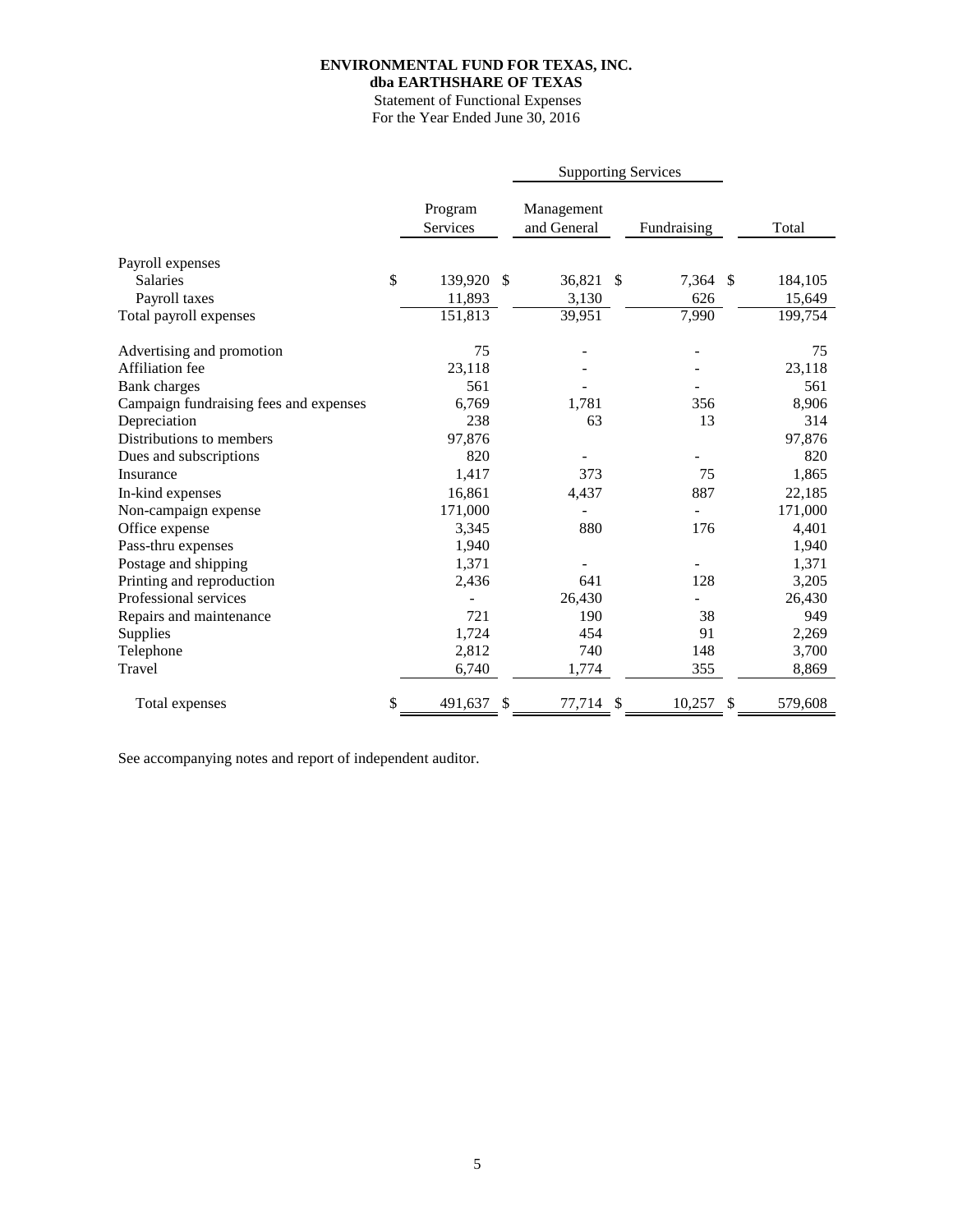# **ENVIRONMENTAL FUND FOR TEXAS, INC.**

**dba EARTHSHARE OF TEXAS**

 Statement of Functional Expenses For the Year Ended June 30, 2015

|                                        |                     | <b>Supporting Services</b> |    |                     |         |
|----------------------------------------|---------------------|----------------------------|----|---------------------|---------|
|                                        | Program<br>Services | Management<br>and General  |    | <b>Fund Raising</b> | Total   |
| Payroll expenses                       |                     |                            |    |                     |         |
| <b>Salaries</b>                        | \$<br>129,236 \$    | 34,009 \$                  |    | 6,801 \$            | 170,046 |
| Payroll taxes                          | 11,336              | 2,983                      |    | 597                 | 14,916  |
| Retirement contribution                | 1,439               | 379                        |    | 76                  | 1,894   |
| Total payroll expenses                 | 142,011             | 37,371                     |    | 7,474               | 186,856 |
| Advertising and promotion              | 1,437               |                            |    |                     | 1,437   |
| Affiliation fee                        | 25,561              |                            |    |                     | 25,561  |
| <b>Bank</b> charges                    | 498                 |                            |    |                     | 498     |
| Campaign fundraising fees and expenses |                     |                            |    | 6,094               | 6,094   |
| Depreciation                           | 1,908               | 502                        |    | 100                 | 2,510   |
| Distributions to members               | 83,423              |                            |    |                     | 83,423  |
| Dues and subscriptions                 | 470                 |                            |    |                     | 470     |
| Insurance                              | 1,872               | 493                        |    | 99                  | 2,464   |
| In-kind expenses                       | 17,165              | 4,183                      |    | 837                 | 22,185  |
| Non-campaign expense                   | 100,000             |                            |    |                     | 100,000 |
| Office expense                         | 710                 | 118                        |    | 24                  | 852     |
| Pass-thru expenses                     | 3,272               |                            |    |                     | 3,272   |
| Postage and shipping                   | 1,389               |                            |    |                     | 1,389   |
| Printing and reproduction              | 1,943               | 511                        |    | 102                 | 2,556   |
| Professional services                  |                     | 22,360                     |    |                     | 22,360  |
| Repairs and maintenance                | 1,303               | 343                        |    | 68                  | 1,714   |
| Special events                         | 2,535               |                            |    | 634                 | 3,169   |
| Supplies                               | 968                 | 255                        |    | 51                  | 1,274   |
| Telephone                              | 2,181               | 574                        |    | 115                 | 2,870   |
| Travel                                 | 3,115               | 1,595                      |    | 78                  | 4,788   |
| Total expenses                         | \$<br>391,761       | 68,305                     | S. | 15,676<br>-\$       | 475,742 |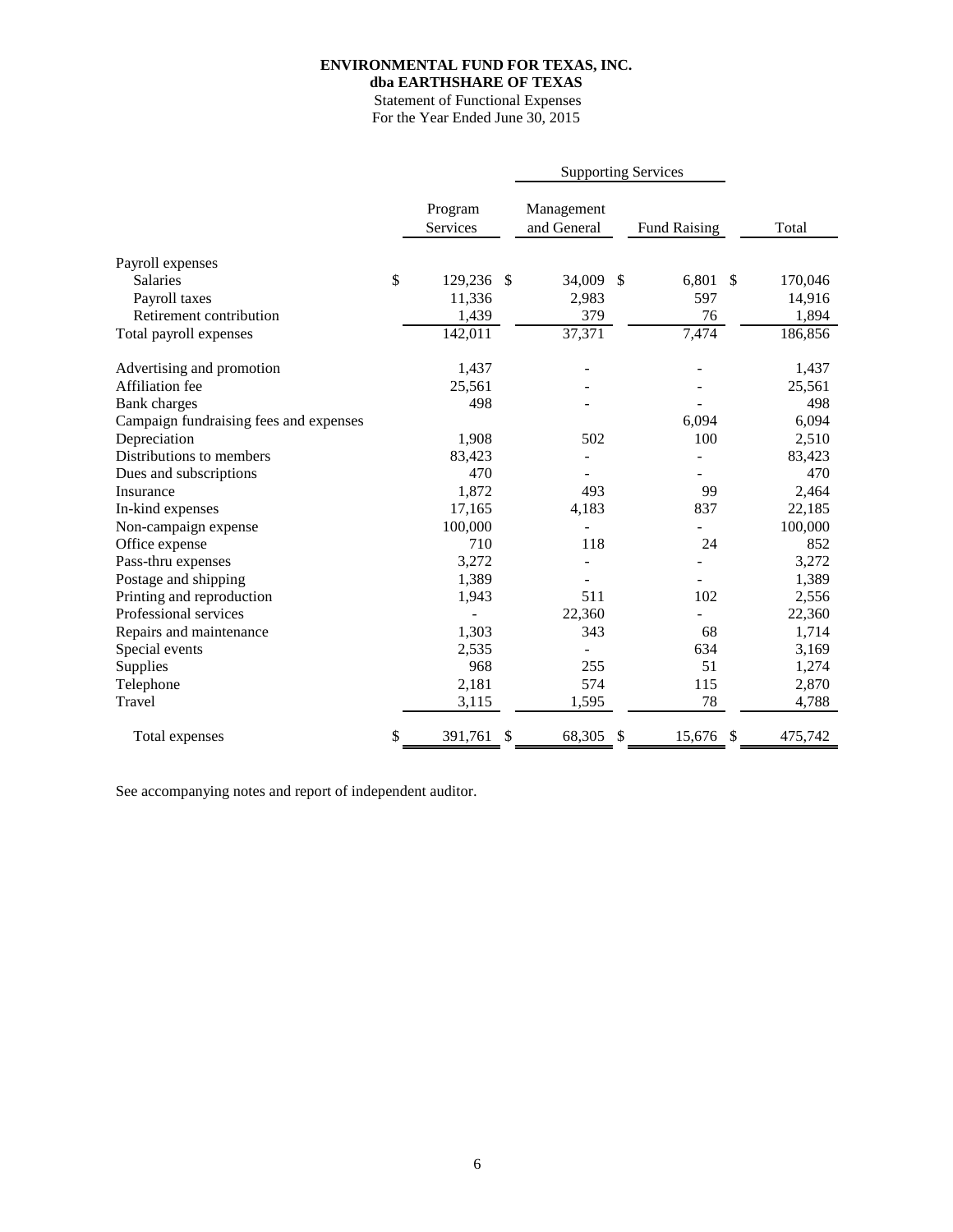# **ENVIRONMENTAL FUND FOR TEXAS, INC. dba EARTHSHARE OF TEXAS**

Statements of Cash Flows

For the Years Ended June 30, 2016 and 2015

|                                               | 2016                | 2015       |
|-----------------------------------------------|---------------------|------------|
| Cash flows used in operating activites:       |                     |            |
| Change in net assets                          | \$<br>$(33,679)$ \$ | (41, 878)  |
| Adjustments to reconcile change in net assets |                     |            |
| to net cash used in operating activities      |                     |            |
| Depreciation                                  | 314                 | 2,510      |
| (Increase) decrease in operating assets       |                     |            |
| Pledges and membership dues receivable        | 23,704              | 104,843    |
| Grants receivable                             | 60,000              | 60,000     |
| Decrease in operating liabilities             |                     |            |
| Accounts payable                              | 32                  | (49, 284)  |
| COACCC payable                                | (963)               | (25, 632)  |
| Distribution payable                          | (59, 910)           | (100, 716) |
| Net cash used in operating activities         | (10,502)            | (50,063)   |
| <b>Cash flows from investing activities:</b>  |                     |            |
| <b>Cash flows from financing activities:</b>  |                     |            |
| Net decrease in cash and cash equivalents     | (10,502)            | (50,063)   |
| Cash and cash equivalents                     |                     |            |
| Beginning to the year                         | 845,175             | 895,238    |
| End of the year                               | \$<br>834,673<br>\$ | 845,175    |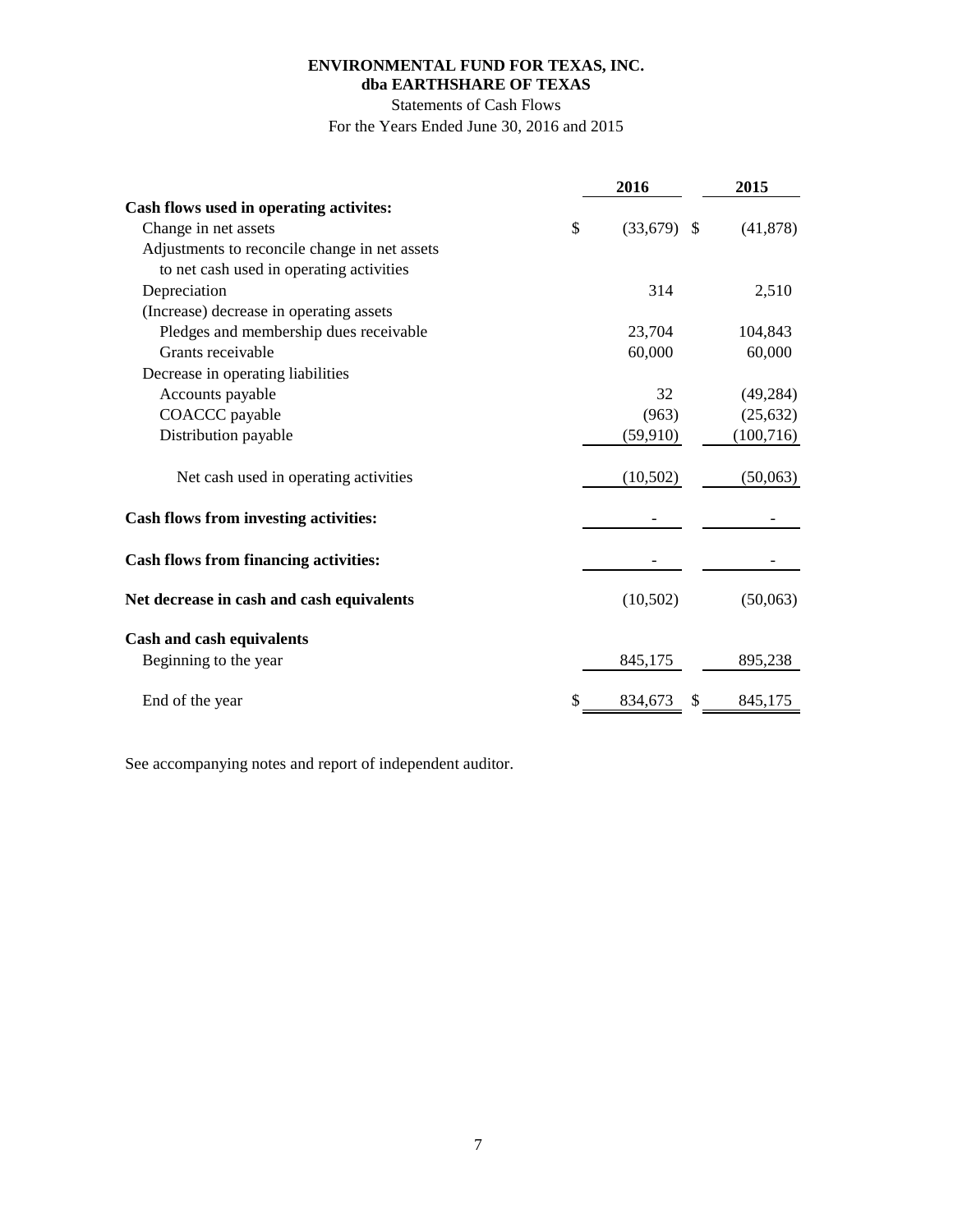# **NOTE A – DESCRIPTION OF ORGANIZATION**

EarthShare of Texas (the "Organization") is a not-for-profit organization that was founded in 1992 as an umbrella organization of environmental groups working together to raise funds from workplace giving campaigns in Texas. The Organization represents environmental organizations dedicated to protecting our air, land, water, wildlife, and public health; and promoting environmental education. In 1997, the Organization affiliated itself with EarthShare, a national federated fund-raising organization.

Annual campaigns are conducted by the Organization to raise public support for distribution to participating agencies. Funds are raised during a campaign period, which is the time between the start of the planning, promotion, and initiation of appeals for contributions and pledges under a particular annual campaign and the formal termination date of the campaign. Most annual campaigns of the Organization are conducted in the fall of each year. The Organization distributes campaign funds using a distribution year, which is the 12-month period for which funds from a particular campaign are earmarked to be distributed to participating agencies. Distributions are made quarterly. The Organization earns administrative fees for conducting campaigns, monitoring and distributing funds to participant agencies, and other donor designated organizations.

# **NOTE B - SUMMARY OF SIGNIFICANT ACCOUNTING POLICIES**

# Basis of Accounting

The financial statements have been prepared on the accrual basis method of accounting. Using this method of accounting, revenues and other support and the related accounts receivable are reported when the funds are considered earned, regardless of when the cash is received. Expenses and the related accounts payable are reported when the obligation is incurred, regardless of when the cash is disbursed.

### Basis of Presentation

The Organization has adopted Accounting Standards Codification (ASC) 958-205, *Not-for-Profit Entities- Presentation of Financial Statements*. Under ASC 958-205, the Organization is required to report information regarding its financial position and activities according to three classes of net assets: unrestricted net assets, temporarily restricted net assets, and permanently restricted net assets. The Organization reports the following net assets classes.

• **Permanently restricted net assets**: The part of the net assets of a not-for-profit organization resulting from contributions whose use by an organization is limited by donor-imposed stipulations that neither expire by passage of time nor can be fulfilled or otherwise removed by actions of an organization are considered permanently restricted net assets. An example of a permanently restricted net asset would be the donation of funds (or other assets) to an organization in which the donor imposed a restriction that the funds not be expended, but that an organization would be permitted to use or expend part or all of the income (or other economic benefit) derived from the donation. The Organization did not have any permanently restricted net assets as of June 30, 2016 and 2015.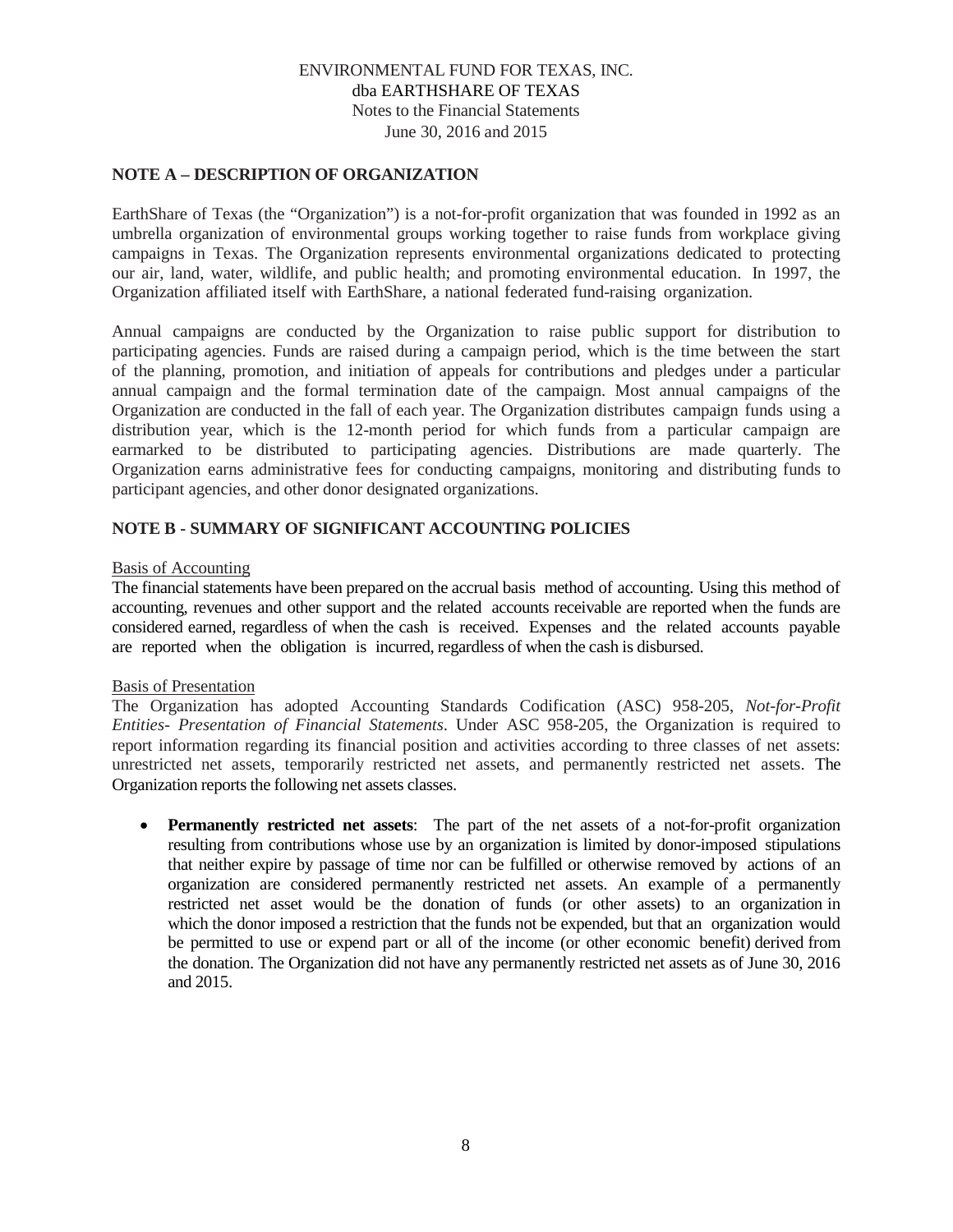# **NOTE B - SUMMARY OF SIGNIFICANT ACCOUNTING POLICIES (Continued)**

- **Temporarily restricted net assets**: Not-for-profit organizations will receive contributions and other resources whose use is limited by stipulations that are more specific than the broad limits resulting from the nature and purpose of an organization and its programs. An example of a temporarily restricted net asset would be resources contributed to be used in a specific program. Resources (net assets) with such stipulations that either expire by passage of time or can be fulfilled by actions of an organization are reported as temporarily restricted net assets.
- **Unrestricted net assets**: All resources not included in the above categories are reported as unrestricted net assets. While these resources are reported as unrestricted, a not-for-profit organization manages them in compliance with its exempt purpose, Board of Director designations, applicable legal requirements, and any contractual obligations.

### Estimates

The preparation of financial statements in conformity with generally accepted accounting principles requires management to make estimates and assumptions that affect the reported amounts of assets and liabilities at the date of the financial statements and the reported amounts of revenues and expenses during the reporting period. Actual results could differ from those estimates.

#### Cash and Cash Equivalents

Cash and cash equivalents as of June 30, 2016 and 2015, consisted of money market accounts and operating accounts at two financial institutions in Austin, Texas. The Organization considers all highly liquid investments with original maturities of three months or less to be cash equivalents.

### Pledges

Pledges are recorded in the financial statements upon receipt of pledge information from the campaigns. EarthShare honors designations made to each member organization. As all pledges are expected to be collected within one year, they are recorded at their net realizable value, which approximates fair value. This is achieved by creating allowances for estimated uncollectible pledges and for estimated costs incurred by others (shrinkage). There were no allowances for doubtful accounts as of June 30, 2016 and 2015.

### Contributions and Grants

Contributions and grants are recognized when unconditionally promised to or received. Contributions are recorded as unrestricted or temporarily restricted support depending upon the existence and/or nature of any donor restrictions. The Organization receives contributions and other resources whose use is limited by stipulations that are more specific than the broad limits resulting from the nature and purpose of the Organization and its programs. Resources (net assets) with such stipulations that either expire by the passage of time or can be fulfilled by actions of the Organization are reported as temporarily restricted net assets. Net assets released from accompanying stipulations due to the Organization's action are reported as net assets released from restrictions and reported as transfers from temporarily restricted net assets to unrestricted net assets. As of June 30, 2016 and 2015, the Organization had temporarily restricted assets of \$64,120 and \$120,931, respectively, and no permanently restricted assets.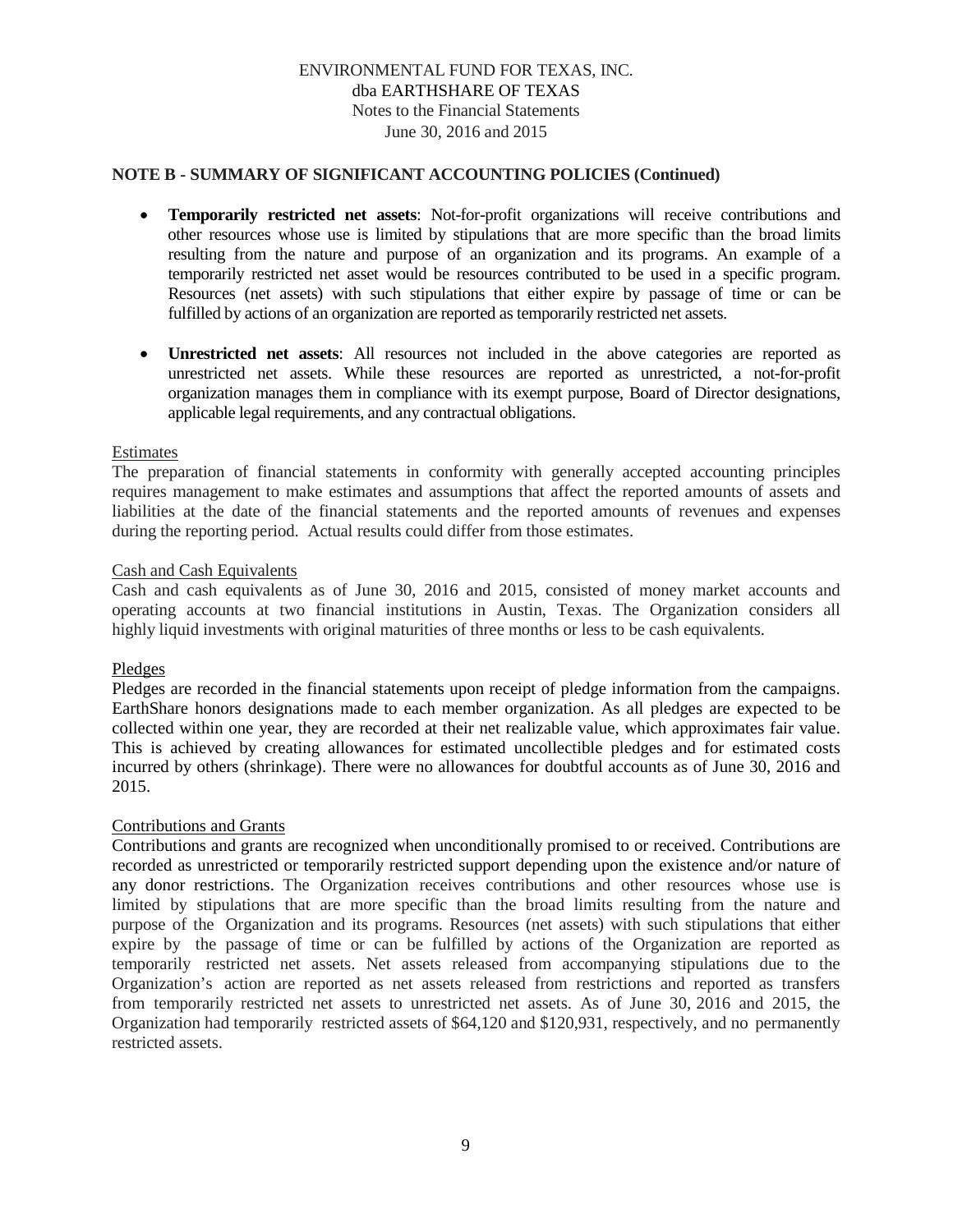# **NOTE B - SUMMARY OF SIGNIFICANT ACCOUNTING POLICIES (Continued)**

### Receivables

Pledges, grants and membership dues receivable report promises to give, amounts owed due to contractual relationships, or membership fees due from participating agencies. Any allowance for uncollectible amounts is based on prior years' collection experience, the age of the receivable, and management's analysis of any other specific circumstances related to individual receivables. The allowance for uncollectible accounts is considered an accounting estimate. This estimate may be adjusted as more current information becomes available and any adjustment could be significant. There were no balances for allowances for uncollectible accounts at as of June 30, 2016 or 2015 as all balances were deemed collectible by management.

### Property and Equipment

Acquisitions of property and equipment in excess of \$500 are capitalized. Property and equipment are carried at cost or, if donated, at the approximate fair value at the date of donation. Depreciation is computed over the estimated useful lives using the straight-line method. The estimated useful lives for these assets, consisting of furniture and equipment, are 3 to 10 years.

Repair and maintenance items are charged to expense as incurred.

#### Distributions Payable

Pledges and contributions that are designated to EarthShare's member agencies are recorded as distributions payable. Cash received from campaigns is allocated to each participating member agency in the ratio that each agency was designated from the relevant campaign. Their share of undesignated pledges, is calculated based upon a board-approved formula. Prior to the quarterly distribution of the campaign receipts to the members, expenses approved by the organization members of EarthShare are deducted and are recorded as administrative charges for raising funds on behalf of others.

### COACCC Funds Payable

Pledges and contributions that are designated to EarthShare's member agencies that are received from participating City of Austin employees are recorded as City of Austin Combined Charities Campaign ("COACCC") funds payable. Cash received is allocated to each participating member agency in the ratio that each agency was designated from the donor. Their share of undesignated pledges, is calculated based upon a ratio derived from the percent of designated funds received. Fund are distributed on a bi-monthly basis and administrative charges are deducted on the first distribution of the year.

# Advertising

Advertising costs are expensed as incurred. Advertising expense totaled \$75 and \$1,437 for the years ending June 30, 2016 and 2015, respectively.

### Functional Expenses

Common costs such as salaries and benefits, supplies and other costs are allocated between program services, management and general, and fund raising by management's judgment of the activities that benefit from the costs. The allocation of costs is reviewed periodically and the allocations revised, if necessary, to reflect changes in activities. The allocation of costs is considered an accounting estimate. The estimate may be adjusted as more current information becomes available and any adjustment could be significant.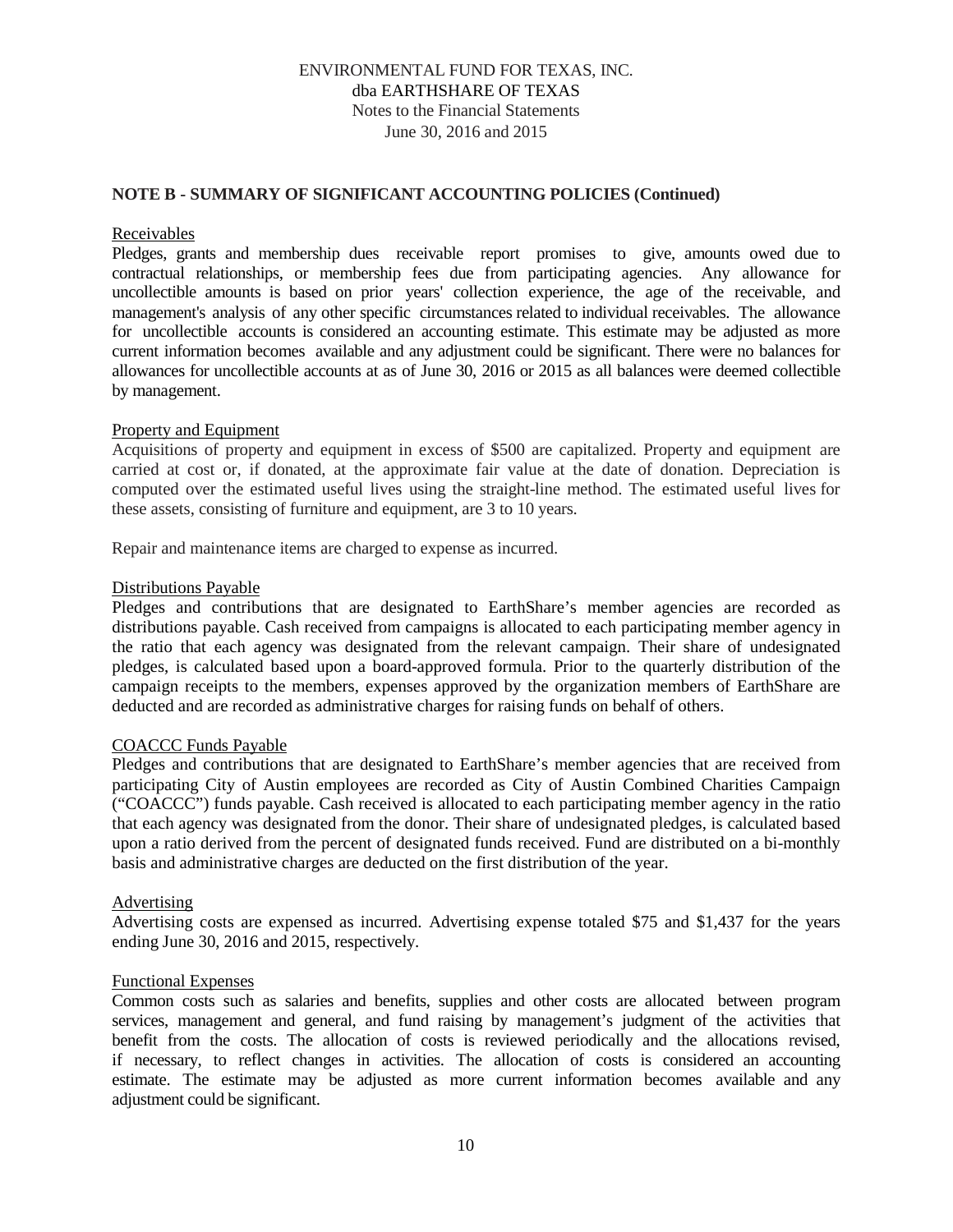# **NOTE B - SUMMARY OF SIGNIFICANT ACCOUNTING POLICIES (Continued)**

### Income Taxes

The Organization is a nonprofit corporation under Section  $501(c)(3)$  of the Internal Revenue Code and is exempt from Federal income taxes. As such, no provision for Federal income taxes is presented in these financial statements. The Organization believes it is no longer subject to examination by the IRS for years prior to 2013. The Organization follows FASB ASC 740-10, *Accounting for Uncertainty in Income Tax*. That standard prescribes a minimum recognition threshold and measurement methodology that a tax position taken or expected to be taken in a tax return is required to meet before being recognized in the financial statements. It also provides guidance for de-recognition, classification, interest and penalties, accounting in interim periods, disclosure, and transition.

#### Concentration of Credit Risk

Financial instruments which potentially subject the Organization to concentrations of credit risk consists principally of cash and cash equivalents, beneficial interest, and accounts receivable. There was \$89,553 and \$53,879 of cash and cash equivalents that exceeded the maximum FDIC at June 30, 2016 and 2015, respectively. Investment securities are exposed to various risks, such as interest rate, market, and credit risks. For accounts receivable, the Organization performs ongoing credit evaluations of the donor's financial condition.

#### Subsequent Events

Management has evaluated subsequent events through February 26, 2018 which is the date the financial statements were available for issuance. There are no significant subsequent events requiring disclosure as of that date.

# **NOTE C - DESCRIPTION OF PROGRAM AND SUPPORTING SERVICES**

The following program and supporting services are included in the accompanying financial statements:

*Program Services:* The Organization conducts annual campaigns to raise public support for distribution to participating agencies.

*Supporting Services:*

- Management and General Provides management and administrative functions necessary to ensure a proper office, articulates organizational strategies and administrative policies of the President and Board of Directors, maintains competent legal services for program administration, and properly manages the financial and budgetary responsibilities of the Organization.
- Fundraising Costs allocated to fundraising are direct costs related to specific campaigns operated by the Organization. Fundraising costs totaled \$10,257 and \$15,676 for the years ended June 30, 2016 and 2015, respectively.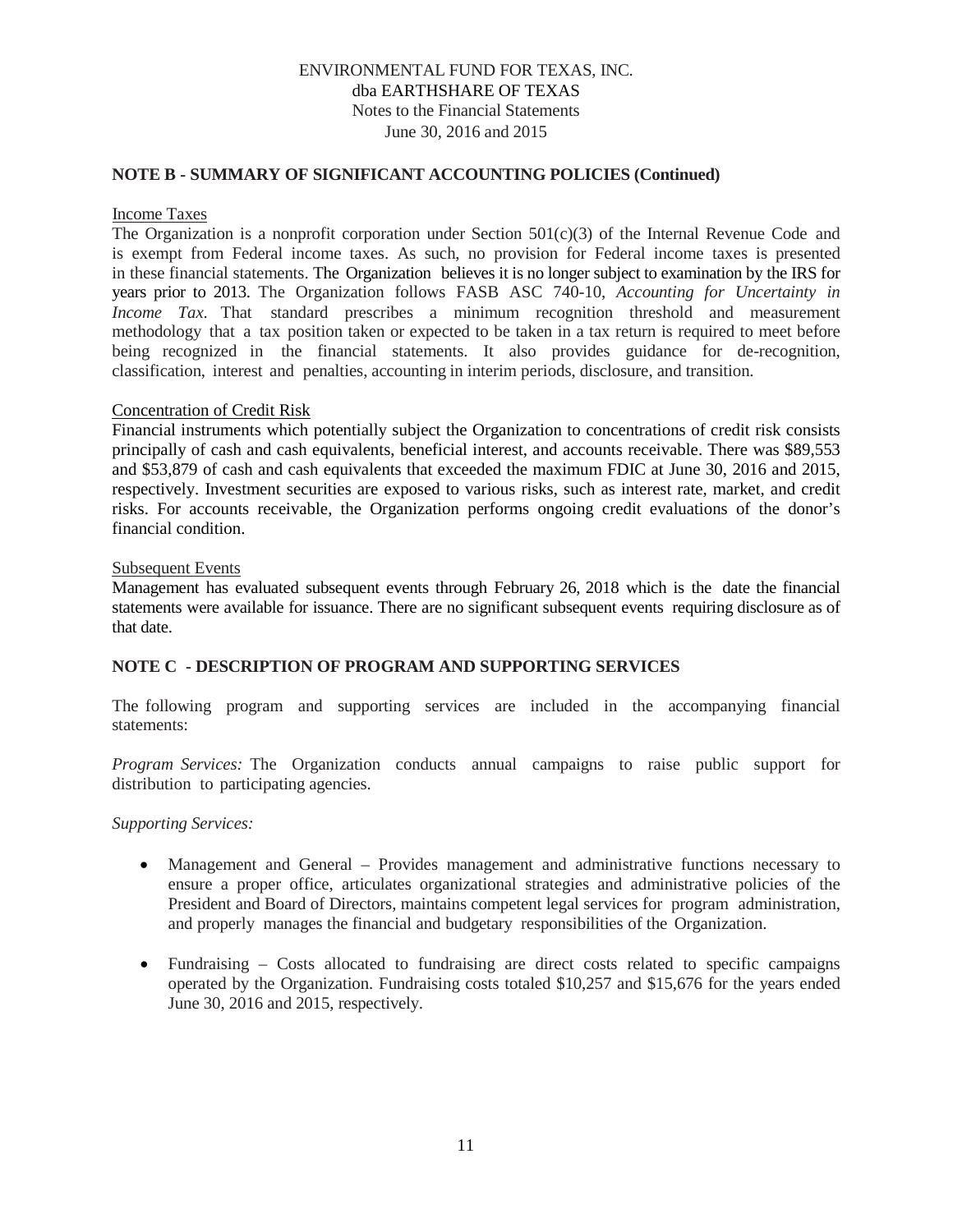# **NOTE D - GRANT RECEIVABLES**

Grant receivables as of June 30, 2016 and 2015, are as follows:

|                                          | 2016 |        | 2015 |         |  |
|------------------------------------------|------|--------|------|---------|--|
| Receivables due in less than one year    |      | 60,000 |      | 60,000  |  |
| Receivables due in less than two years   |      |        |      | 60,000  |  |
| Receivables due in less than three years |      |        |      |         |  |
|                                          |      | 60,000 |      | 120,000 |  |

There is not a significant difference between the present value and the recorded value of the receivables.

# **NOTE E - FURNITURE, FIXTURES, AND EQUIPMENT**

Furniture, fixtures, and equipment consists of the following at June 30:

|                          | 2016                     | 2015    |
|--------------------------|--------------------------|---------|
| Equipment                | 9.607                    | 9,607   |
| Accumulated depreciation | (9,607)                  | (9,293) |
|                          | $\overline{\phantom{a}}$ | 314     |

Depreciation expense was \$314 and \$2,510 for the years ended June 30, 2016 and 2015, respectively.

# **NOTE F - UNDESIGNATED DISTRIBUTIONS**

Public support received during the annual campaign, not designated for a specific participant organization, is to be allocated and distributed to participant agencies based on a formula determined by the governing board and approved by the membership council.

Such undistributed funds are to be allocated equally to fully participating agencies. The allocations are to be tracked and reported to participant agencies and no interest is to accumulate on undistributed funds. Whenever the Board authorizes payments on deferred distributions, the payments will be pro-rata to participant agencies. If a participant agency resigns and is in good standing, the agency may receive its deferred distribution wherever a payment occurs. However, if a participant agency is terminated, its deferred distribution reverts to the Organization.

# **NOTE G - RETIREMENT PLAN**

The Organization offers full time employees the opportunity for participation in a contributory retirement plan. The Organization matches employees' contributions up to 3% of salary. The expense to the Organization for the years ended June 30, 2016 and 2015, was \$0 and \$1,894, respectively.